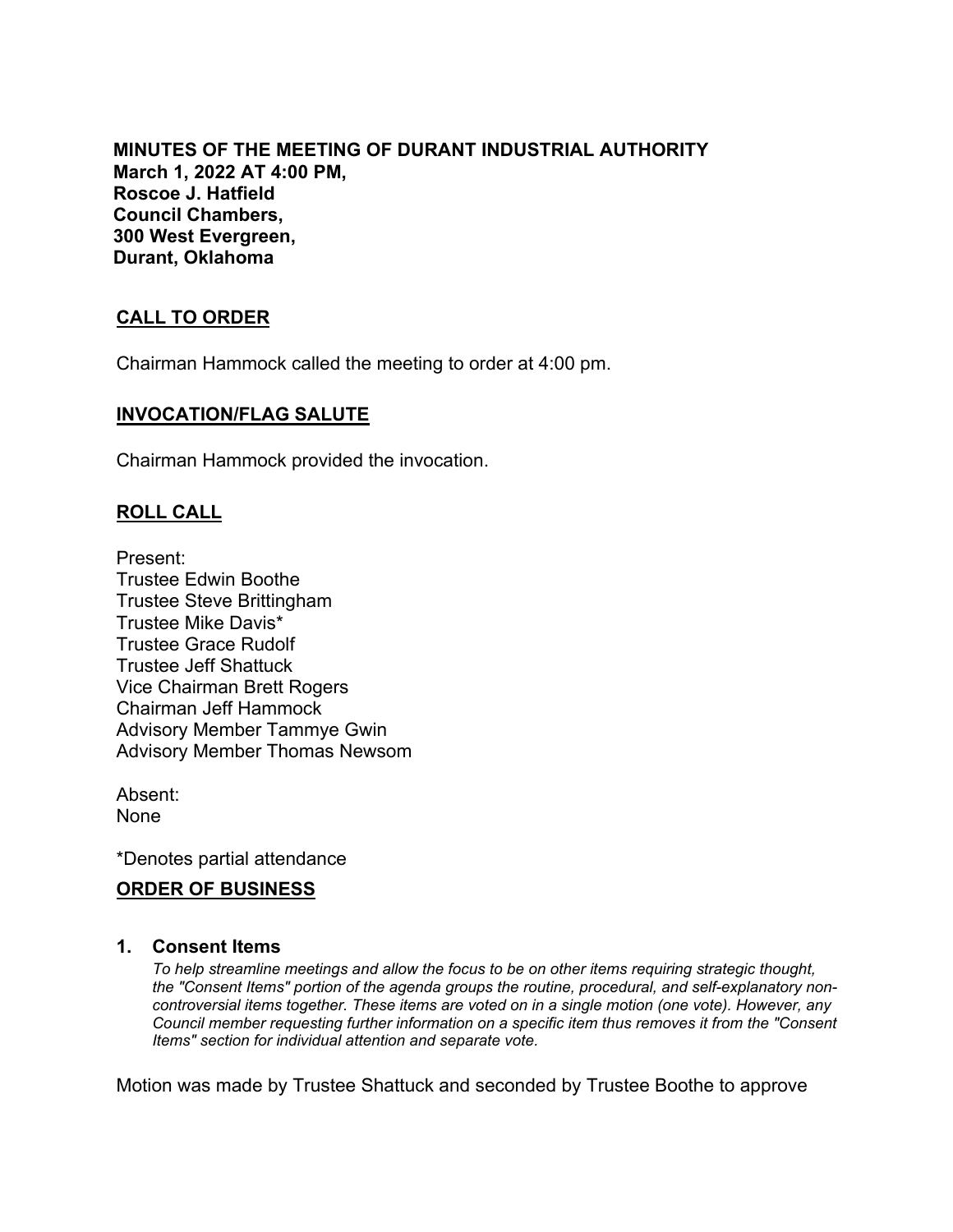consent items as presented.

Motion Passed with the following vote:

Ayes: Boothe, Brittingham, Rudolf, Shattuck, Rogers, Hammock Nays: None Abstain: None

- a. Consider Approval of Meeting Minutes of February 1, 2022
- b. Consider Approval of Financial Report

### **2. Consider Items Removed from Consent**

- **3. Information Items**
	- a. Executive Director Report

#### **4. Administration**

a. Discussion, Consideration and Possible Action on a Certificate of Deposit Held at Simmons Bank in the Amount of approximately \$353,311.66.

Motion was made by Vice Chairman Rogers and seconded by Trustee Shattuck to approve closing the Certificate of Deposit held at Simmons Bank in the approximate amount of +/- \$353,311.66 and moving the funds to the Durant Industrial Authority checking account at First United Bank.

Motion Passed with the following vote:

Ayes: Boothe, Brittingham, Rudolf, Shattuck, Rogers, Hammock Nays: None Abstain: None

b. Consider Sponsorship of the EAA Airventure Oshkosh Event at a Cost of \$5,000 (previously approved on January 4, 2022 in the amount of \$4,000)

Motion was made by Vice Chairman Rogers and seconded by Trustee Boothe to approve the increase of the sponsorship of the EAA Airventure Oshkosh event from the previous amount of \$4,000 to \$5,000.

Motion Passed with the following vote:

Ayes: Boothe, Brittingham, Rudolf, Shattuck, Rogers, Hammock Nays: None Abstain: None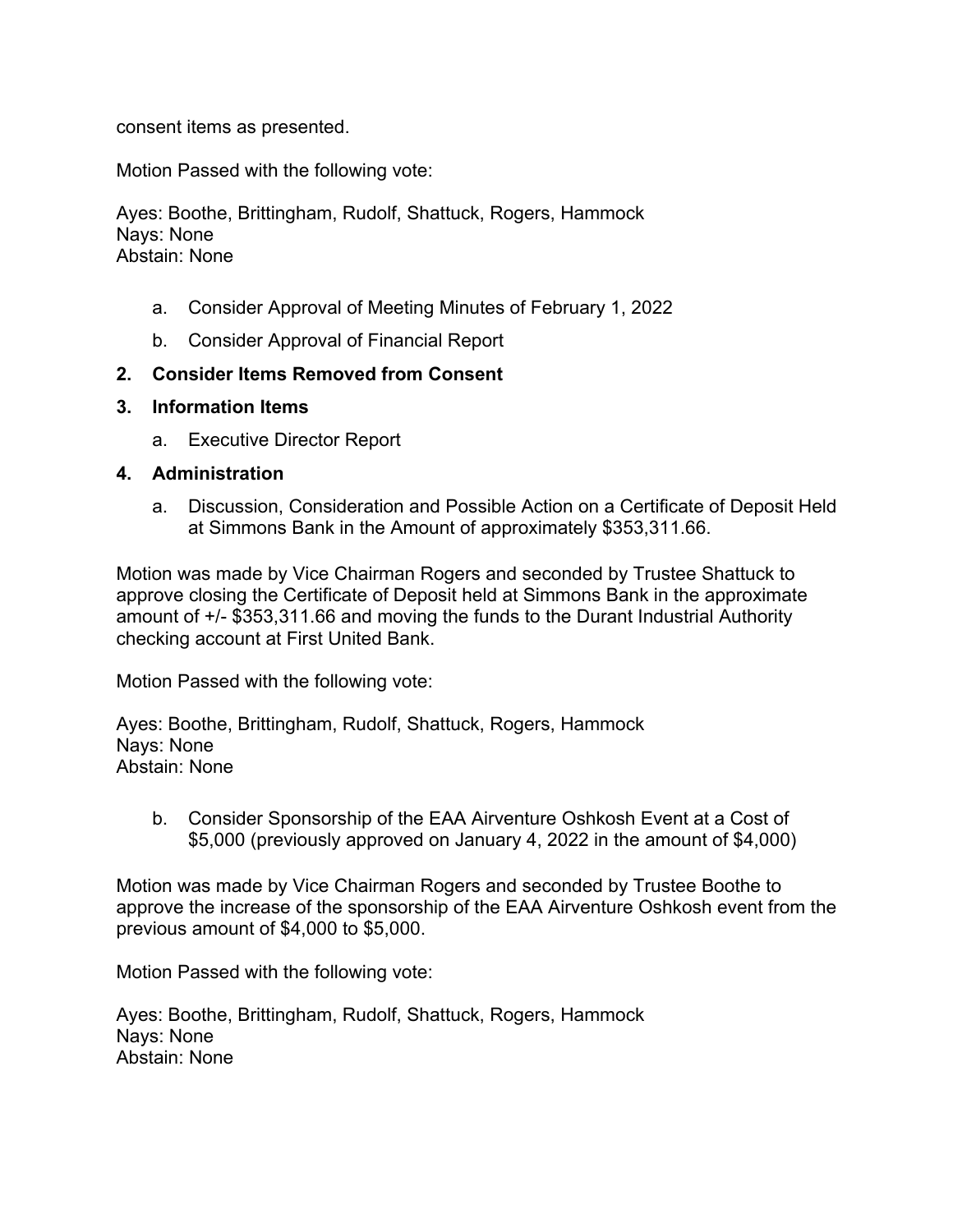## **5. Executive Session**

a. Consider Entering into Executive Session to confer on matters pertaining to economic development, including the transfer of property, financing, or the creation of a proposal to entice a business to remain or to locate within their jurisdiction if public disclosure of the matter discussed would interfere with the development of products or services or if public disclosure would violate the confidentiality of the business. This Executive Session Authorized by Title 25, Section 307 (C)(11) of the Oklahoma State Statutes.

Motion was made by Trustee Brittingham and seconded by Trustee Boothe to enter executive session.

Motion Passed with the following vote:

Ayes: Boothe, Brittingham, Rudolf, Shattuck, Rogers, Hammock Nays: None Abstain: None

----------------------------------------------------

*Trustee Mike Davis entered at 4:37 pm.* ----------------------------------------------------

Motion was made by Chairman Hammock and seconded by Trustee Boothe to return from executive session.

Motion Passed with the following vote:

Ayes: Boothe, Brittingham, Davis, Rudolf, Shattuck, Rogers, Hammock Nays: None Abstain: None

b. Consider Action on Item 5a.

No action.

### **6. New Business**

There was no new business.

### **ADJOURNMENT**

Motion was made by Trustee Shattuck and seconded by Vice Chairman Rogers to adjourn.